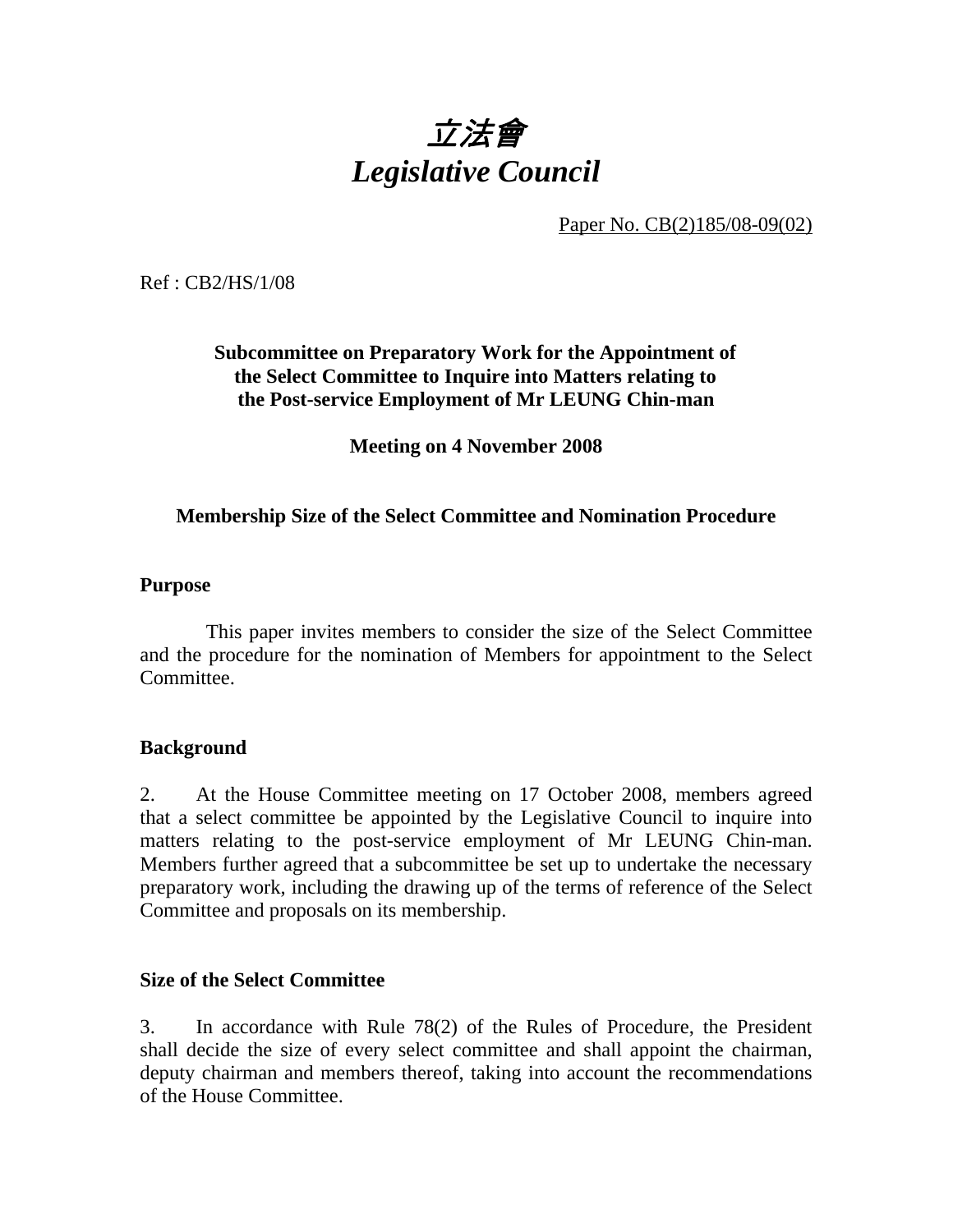4. For members' information, the size of the five Select Committees set up in recent years is as follows -

|     | <b>Select Committee</b>                                                                                                                                                                                                                            | Number of members |
|-----|----------------------------------------------------------------------------------------------------------------------------------------------------------------------------------------------------------------------------------------------------|-------------------|
| (a) | Select Committee to inquire into the Kwun<br>Lung Lau Landslip and related issues set up in<br>1994                                                                                                                                                | 7                 |
|     | (b) Select Committee to inquire<br>into<br>the<br>circumstances surrounding the departure of Mr<br>LEUNG Ming-yin from the Government and<br>related issues set up in 1996                                                                         | 11                |
| (c) | Select Committee to inquire into circumstances<br>leading to the problems surrounding the<br>commencement of the operation of the new<br>Hong Kong International Airport at Chek Lap<br>Kok since 6 July 1998 and related issues set up<br>in 1998 | 13                |
|     | (d) Select Committee on building problems of<br>public housing units set up in 2001                                                                                                                                                                | 15                |
| (e) | Select Committee to inquire into the handling<br>of the Severe Acute Respiratory Syndrome<br>outbreak by the Government and the Hospital<br>Authority set up in 2003                                                                               | 11                |

5. Although the size of a select committee may vary, it is invariably in odd numbers. Members are invited to take note of this, as well as the membership sizes of past select committees and the need to maintain efficient operation of the select committee when considering the size of the Select Committee in question.

6. Having regard to past experience and the efficient operation of the Select Committee, it is proposed that the size of the Select Committee should be 15 consisting of the Chairman, Deputy Chairman and 13 members.

## **Proposed procedure for the nomination of Members for appointment to the Select Committee**

7. The following procedure was adopted for nomination of Members for appointment to previous select committees -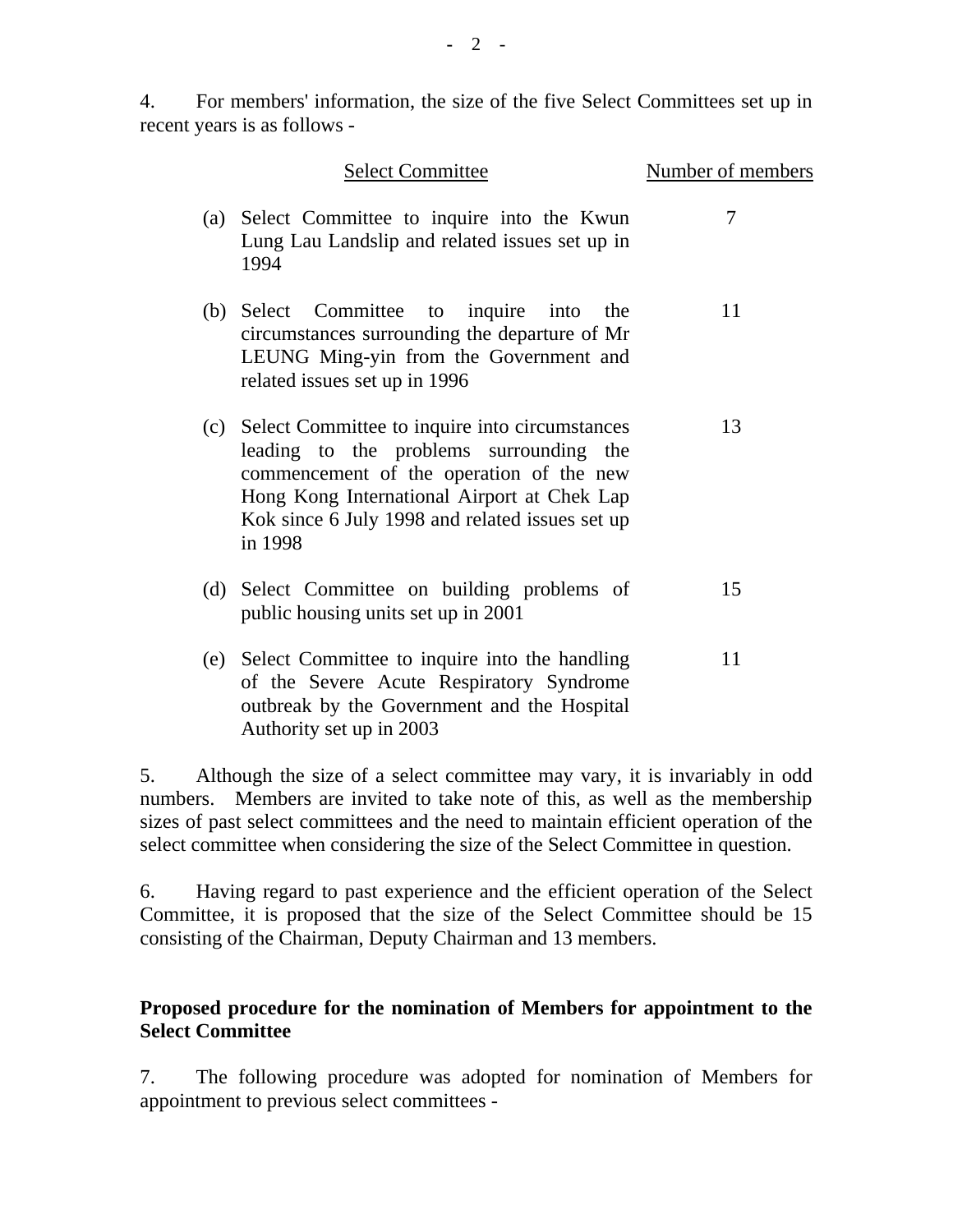- (a) Nomination shall be made at a House Committee meeting. A valid nomination shall be made orally by a Member, seconded by at least one other Member, and accepted by the Member being nominated. A Member who nominates a Member who is absent from the meeting shall state that the absent Member's acceptance of the nomination has been secured;
- (b) If the number of nominations exceeds that required for appointment, a vote will be taken by a show of hands. Members may vote as many times as the agreed number of members on the select committee;
- (c) If two or more nominees receive the same number of votes such that the House Committee cannot determine as to which nominees should be recommended for appointment to the select committee, the House Committee Chairman shall first announce that the nominees who have received the highest number of votes be recommended for appointment. As regards the remaining nominees who have received the same number of votes in the next highest order, lots will be drawn by the House Committee Chairman to decide which of them should be recommended to make up the full complement of the select committee;
- (d) After the nomination and election of Members to the select committee, the House Committee meeting should be suspended for 10 minutes to enable the nominated Members to decide amongst themselves as to who should be nominated as the chairman and the deputy chairman of the select committee. The House Committee will then resume its meeting and be asked to endorse the proposed composition of the select committee; and
- (e) The Chairman of the House Committee will make a recommendation to the President on the membership, the chairmanship and the deputy chairmanship of the select committee.

8. It is proposed that the procedure set out in paragraph 7 be adopted for nomination of Members for appointment to the Select Committee.

### **Advice sought**

- 9. Members are invited to recommend
	- (a) the membership size of 15 for the Select Committee (paragraph 6 above); and